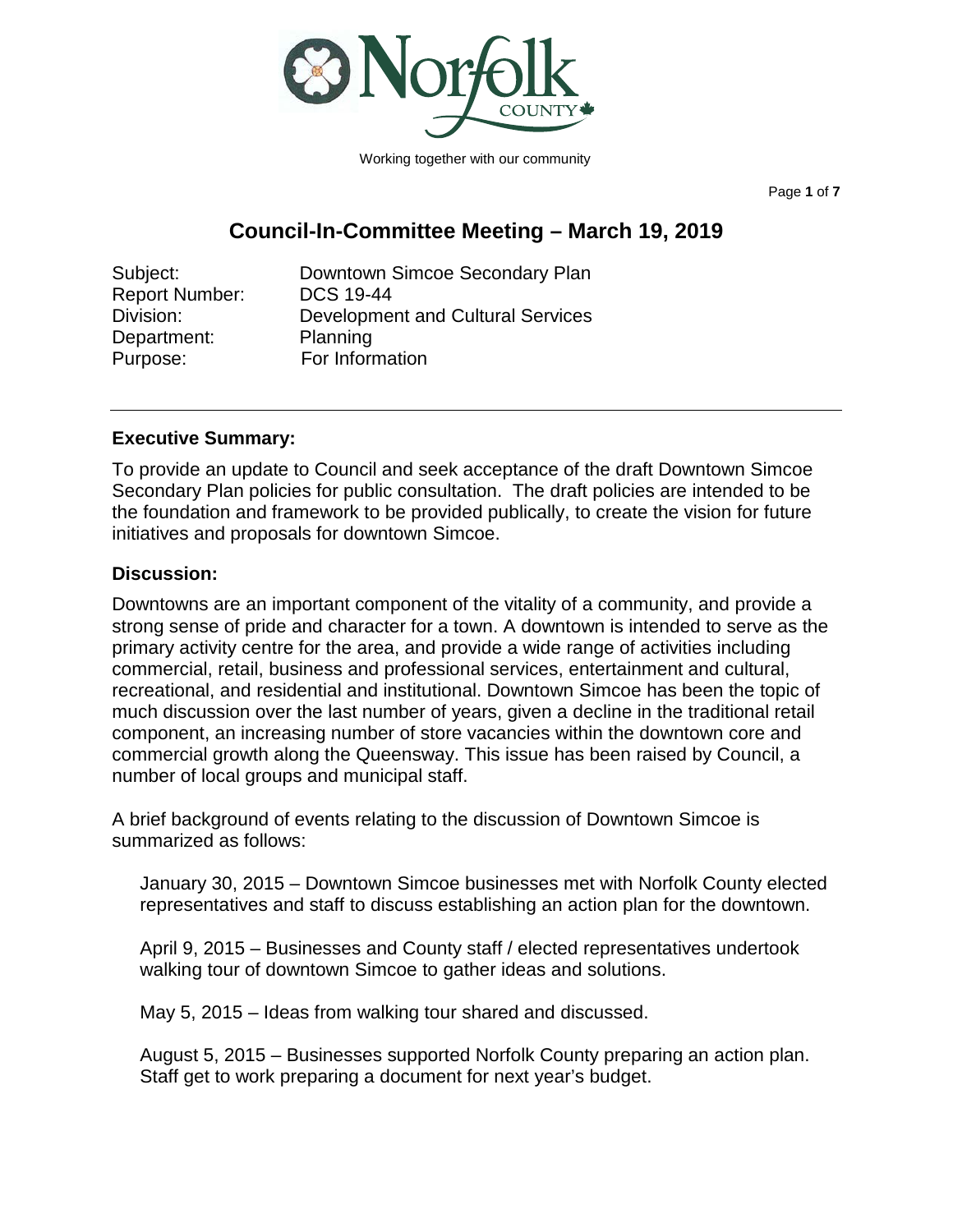December 1, 2015 – Draft Downtown Master Plan is circulated to businesses and stakeholder groups for feedback. Positive responses and support were received.

January 12, 2016 – Norfolk County Council-in-Committee reviewed a report proposing the [development of a Norfolk County Downtown Master Plan.](https://norfolk.civicweb.net/FileStorage/5832F161E9814CDC8D8CD823346AAE24-DCS%2016-01.pdf)

February 29, 2016 – South Coast Business Coalition (SCBC) informed Norfolk County Council they will be taking a lead role in the revitalization efforts. It was understood that an update would occur in March. Council put hold on further development of Master Plan.

May 3, 2016 – South Coast Business Coalition made verbal presentation about downtown revitalization to Norfolk County Council-in-Committee. The SCBC offered to take a lead role in the downtown revitalization effort. It has hired a consultant, Jeremy Freiburger of CoBALT Connects. As a result, the development of Norfolk County's Downtown Master Plan was suspended until the report comes back from the SCBC.

August 5, 2016 – The South Coast Business Coalition asks business owners and employers in Norfolk County to complete a survey to explore ideas related to downtown revitalization.

January 27, 2017 – Norfolk County Council removes the funding placeholder of \$50,000 from 2017 budget for Downtown Revitalization, awaiting plan from South Coast Business Coalition.

May 29, 2017 – Representative of South Coast Business Coalition made a verbal presentation to the Tourism and Economic Development Advisory Board. No written report will be coming forward.

January 23, 2018 – Norfolk County establishes Urban Renewal Partnership project, focusing on Downtown Simcoe Secondary Plan and other projects. Province of Ontario provides additional one-time 50% funding in the amount of \$86,845.14 for downtown revitalization efforts.

As part of the Urban Renewal Partnership, a number of departments worked together to create a variety of initiatives. A summary of the initiatives is provided in Report DCS 19- 34 – Downtown Revitalization Report, which is also being presented at the Council-in-Committee meeting of March 19, 2019. As part of the Downtown Revitalization initiatives, a Master Plan or Secondary Plan is considered to be a key piece of policy for the long-term growth of the community and to help foster a streamlined process and efficient use of infrastructure and investment.

A Downtown Secondary Plan is a comprehensive vision for revitalizing the downtown and is intended to address two important functions. First, it presents the community's vision for the future of the Downtown to guide public and private decision-making.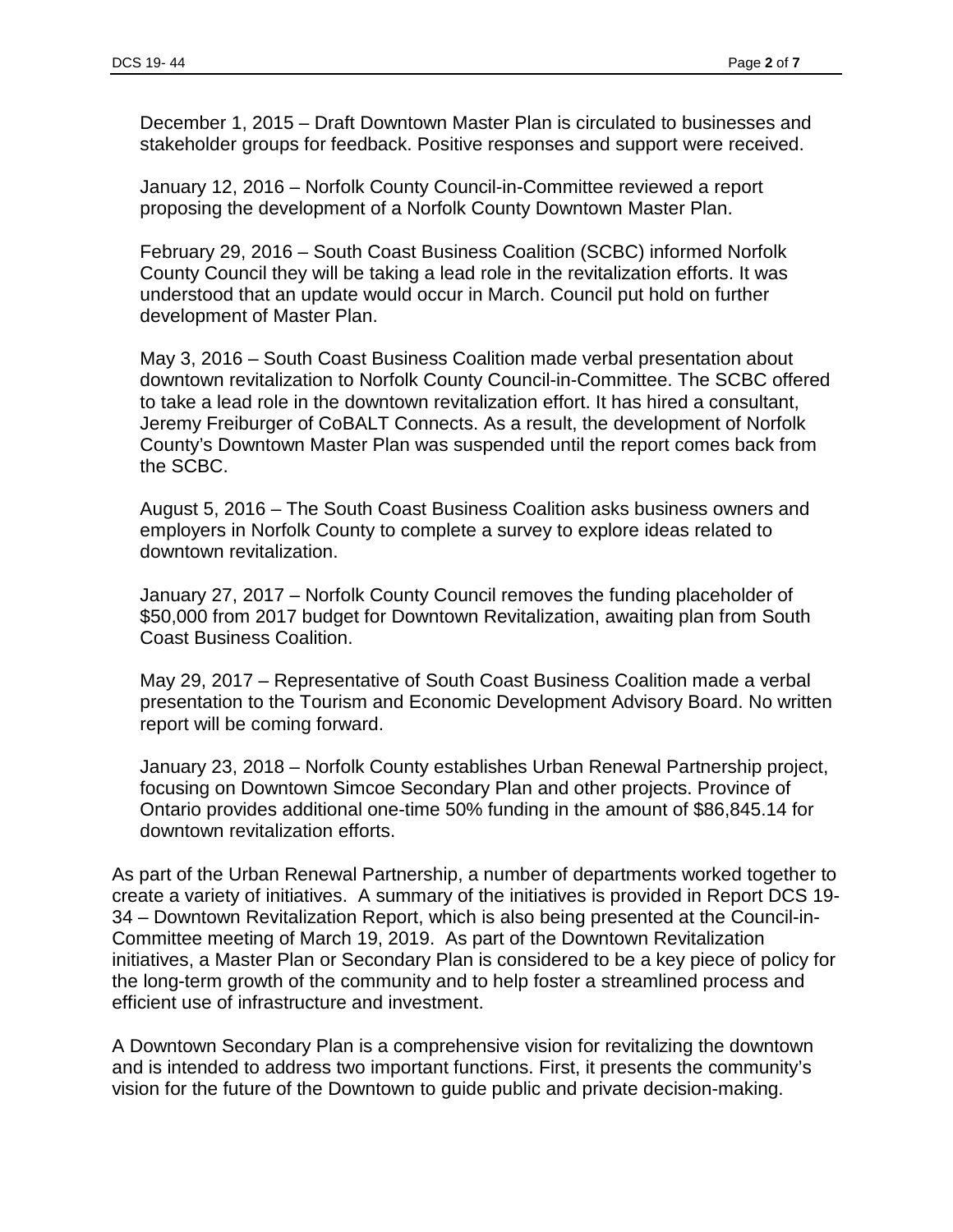Second, the Plan indicates what the County's priorities will be for publicly funded initiatives in the Downtown.

Secondary Plans can be considered a second layer of the [Official Plan,](https://www.hamilton.ca/city-planning/official-plan-zoning-by-law/official-plan) and include a land use plan with implementing policies that are adopted into the Official Plan to ensure that their intent is legally binding. They provide specific policies for areas identified within an Official Plan as requiring more detailed direction on topics such as land use, infrastructure, the natural environment, transportation and urban design.

Secondary Planning is a specific tool, which:

- 1. Helps understand opportunities and address issues related to land use in certain defined geographic areas.
- 2. Provide specific policies for those areas of a municipality where more detailed direction is needed for matters beyond the general framework provided by the Official Plan.
- 3. Provide an opportunity to promote consistency in new/developing areas and compatibility within existing areas that require revitalization.

# **Norfolk County Official Plan**

The Norfolk County Official Plan is the principal land use planning tool to manage growth and development within the County. The primary purpose is to provide a policy framework to guide economic, environmental and social decisions that have implications for the use of the land.

Within the basis of the Plan, Section 1.3 i) notes that the Plan promotes the maintenance, improvement and conservation of building heritage and cultural heritage landscapes of the Downtown Areas and main streets of Simcoe, Port Dover, Delhi, Waterford and Port Rowan as the predominant social, cultural and community foci of the County. The Plan further promotes these areas as unique mixed commercial, office, residential areas that act as commercial, cultural, recreational and entertainment focal points in the County.

The Plan also provides the basis for development of secondary plans to address growth and development issues unique and specific to areas of the County, such as the lakeshore and the urban areas.

5.2 f) The County shall encourage the integration and design of arts, cultural and recreational facilities with local businesses, health and social services facilities, schools, parks, civic buildings and other appropriate public uses. Priority shall be given to arts and cultural facilities that locate within the Downtowns, and recreational facilities that locate within the Urban Areas or Hamlet Areas. Where appropriate, community services will be encouraged to locate in community hubs, preferably in or near Downtowns, where the congregation of diverse services will be beneficial to client groups and where efficiencies may be gained through the sharing of facilities and resources.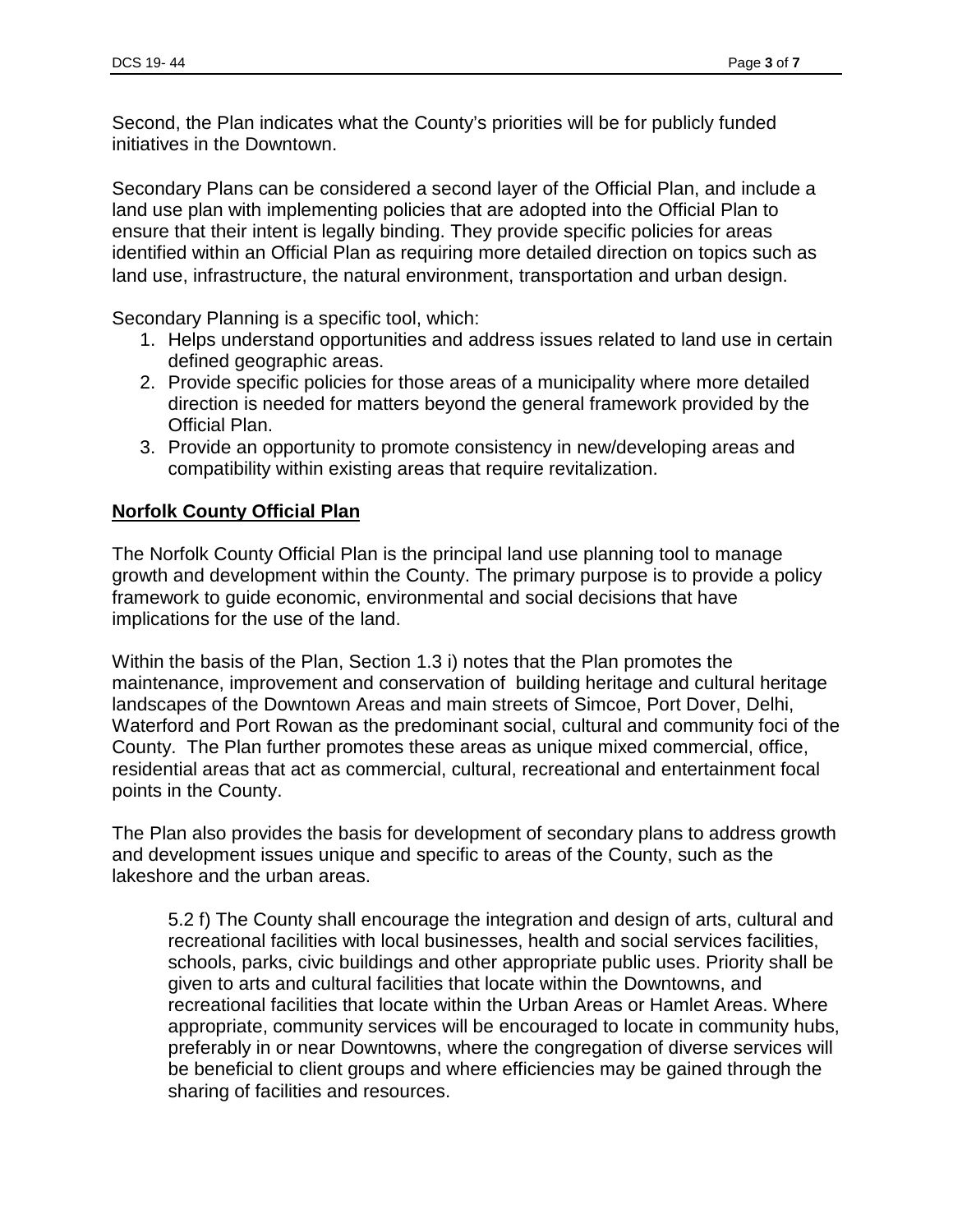6.4.1 i) The County shall encourage the development, redevelopment and rehabilitation of the Downtown Areas. To encourage this, the County may undertake a downtown revitalization strategy for each of the County's Downtown Areas. The revitalization strategies may include design guidelines that respect the unique physical character of each Downtown Area which will assist in shaping public and private investments. The revitalization strategies will also include a strategy for the provision and management of parking in Downtown Areas.

Implementation of Secondary plans is managed under Section 9.5.1 of the Official Plan, and shall be prepared to plan for growth and development on large tracts of land within the County or existing portions of the County that require special land use policies. Should tracks of land for growth and development be identified, that are beyond the existing Urban Area boundaries as a result of subsequent reviews of this Plan, a secondary plan shall be required prior to development. The following policies shall apply to the preparation of secondary plans:

a) The establishment of a secondary plan area shall account for any existing uses within the area.

b) Secondary plans may be used to establish unique or more detailed land use policies or land use designations than that of this Plan.

c) Secondary plans shall establish the location of key community services and amenities including schools, parks and related uses.

d) Secondary plans shall be adopted as amendments to this Plan and shall be placed in Part II of this Plan. .

e) The preparation of a secondary plan and establishment of a secondary plan area

shall be approved by resolution of Council.

f) The costs of preparing a secondary plan shall be borne by the affected landowners, and not the County. Should Council direct that a secondary plan be undertaken for an area that requires special land use policies, the County may either share in the costs of preparing the secondary plan, or choose to assume the costs without landowner participation.

g) The goals, objectives and policies of this Plan shall be maintained in any secondary plan.

Secondary Plans shall generally include the following:

a) A statement of the basis or rationale for the preparation of the Secondary Plan;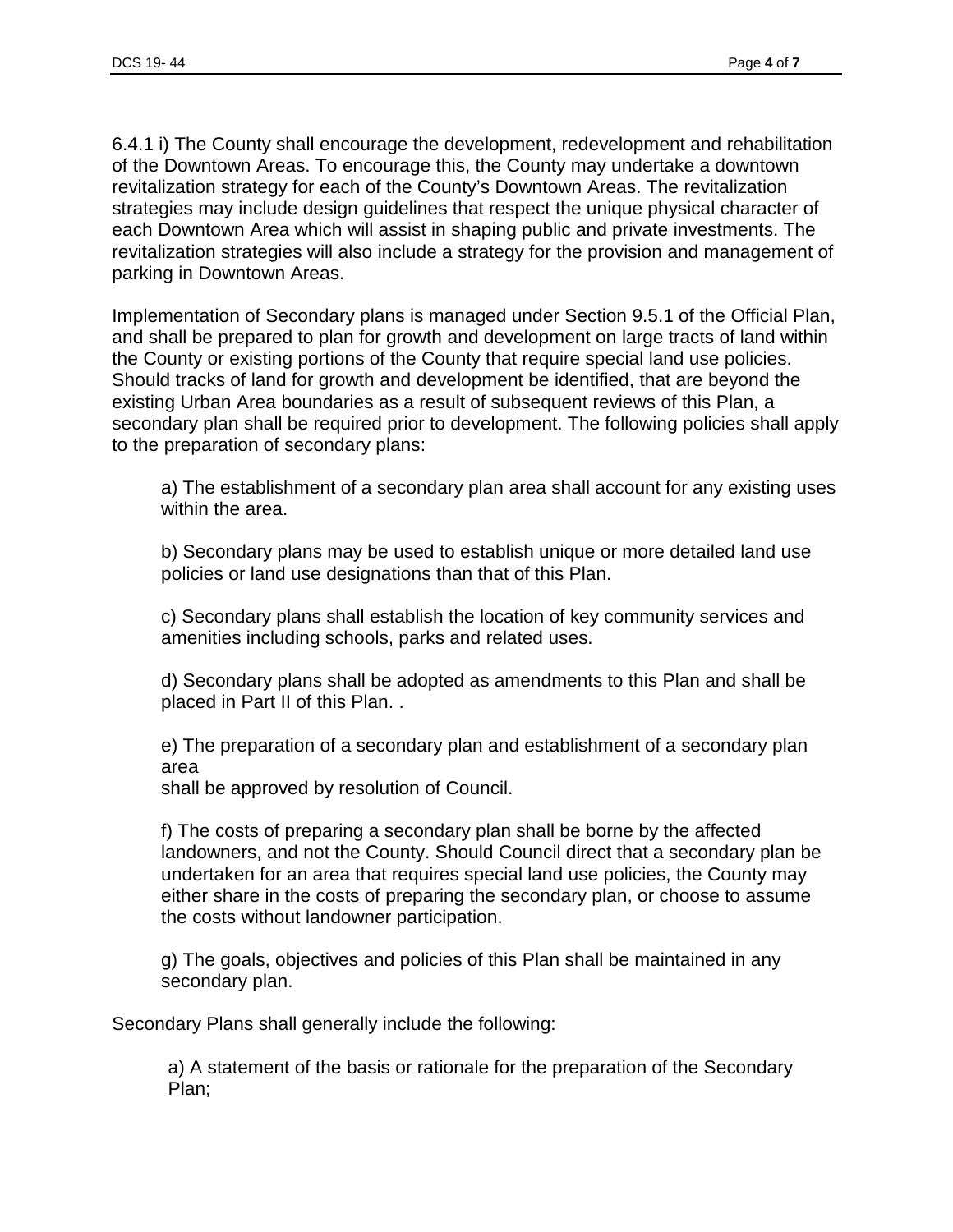b) A description of the area under study and the role and relationship of the area to the County as a whole;

c) A description of the current land use, ownership, built and natural environment, and infrastructure in the area;

d) A statement of the desired land use arrangement for the area;

e) Goals and objectives appropriate for the area including a statement of how they are in keeping with the Goals and Objectives of this Plan;

f) Concept plan(s) showing, where appropriate, the following:

- i. land use designations of the desired type and pattern of development with due consideration to the community design policies of this Plan,
- ii. the nature and location of public facilities,
- iii. the desired transportation network for the area and its links to the existing transportation network of the County,
- iv. the nature and location of municipal services,
- v. the identification, protection and integration of significant cultural heritage resources and Natural Heritage Features, and
- vi. the phasing of development and infrastructure;

g) Specific policies and strategies for achieving the goals and objectives established for the area that complement the policies of this Plan; and

h) Implementation measures to ensure the orderly delivery of the planned development.

The Draft Downtown Simcoe Secondary Plan policies are attached as Appendix A for Council's consideration and direction to engage in public consultation.

# **Financial Services Comments:**

The work related to the Downtown Simcoe Secondary Plan is being completed in-house and absorbed within the current base operating budget for Community Planning.

There are no direct financial implications as this report is to provide an update to Council regarding the Downtown Simcoe Secondary Plan and to receive direction from Council to engage in public consultation regarding the Downtown Simcoe Secondary Plan draft policies.

### **Interdepartmental Implications:**

Through the Downtown Revitalization initiative and the Secondary Plan discussion, a number of departments and agencies have been involved including:

• Building and By-Law Enforcement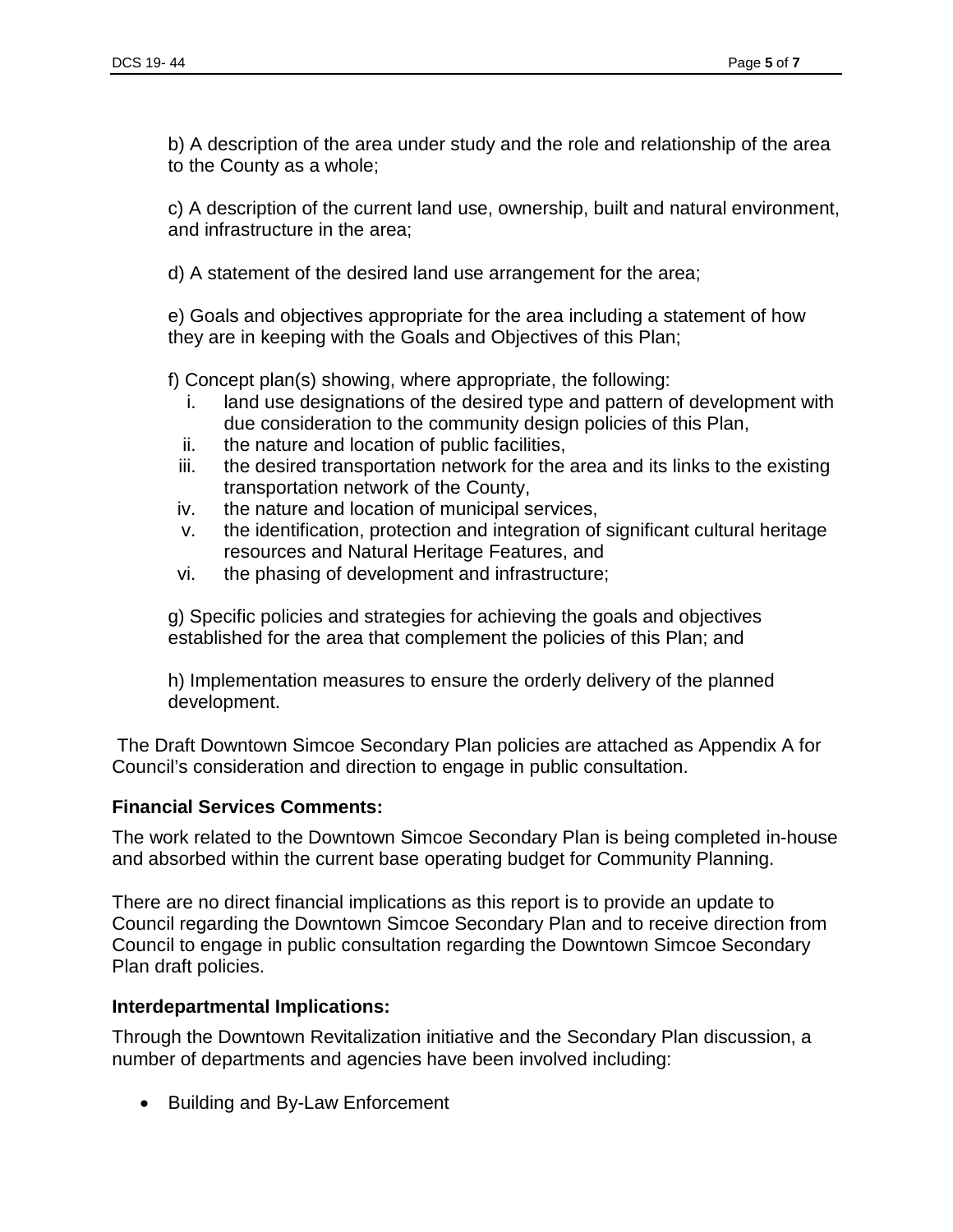- Heritage and Culture
- Economic Development and Tourism
- Roads
- Norfolk County Public Library
- Downtown Simcoe BIA
- Simcoe Chamber of Commerce

The groups have worked together to stimulate projects within the Downtown, provide input, and assist in the framework for the Secondary Plan. Continued discuss will take place based on the acceptance of the Draft Secondary Plan policies to ensure a functional document is achieved for all involved.

# **Consultation(s):**

Planning staff held two (2) Imagination Walks in June 2018 to engage the public and seek feedback to help establish the foundation for the secondary plan policies. Planning Staff also provided questionnaires to the public and local business during the Christmas in July event, and met with individual members of the community.

Consultation has also occurred between Planning, Heritage and Culture, Building and By-law Enforcement, Roads, Economic Development and Tourism and the Simcoe BIA.

### **Strategic Plan Linkage:**

This application is related to Goal #1: Financial Sustainability and Fiscal Responsibility and Goal #2: Improved Essential Infrastructure. The establishment of new development in Norfolk County assists with increasing the tax base and improving the local economy, as well as creating financial sustainability and increased community pride.

### **Conclusion:**

Downtown Revitalization is a key component to the growth and development of the community and economic stability. The policies are considered draft at this point and are intended to summarize the input received to-date. Through public consultation, the policies will be reviewed and revised to ensure that they are meeting the needs and intended desires of the community.

### **Recommendation(s):**

THAT Report DCS 19-44, Downtown Simcoe Secondary Plan, be received as information;

AND THAT staff receive direction to engage in public consultation regarding the Downtown Simcoe Secondary Plan draft policies.

# **Attachment(s):**

Appendix A – Downtown Simcoe Secondary Plan draft policies